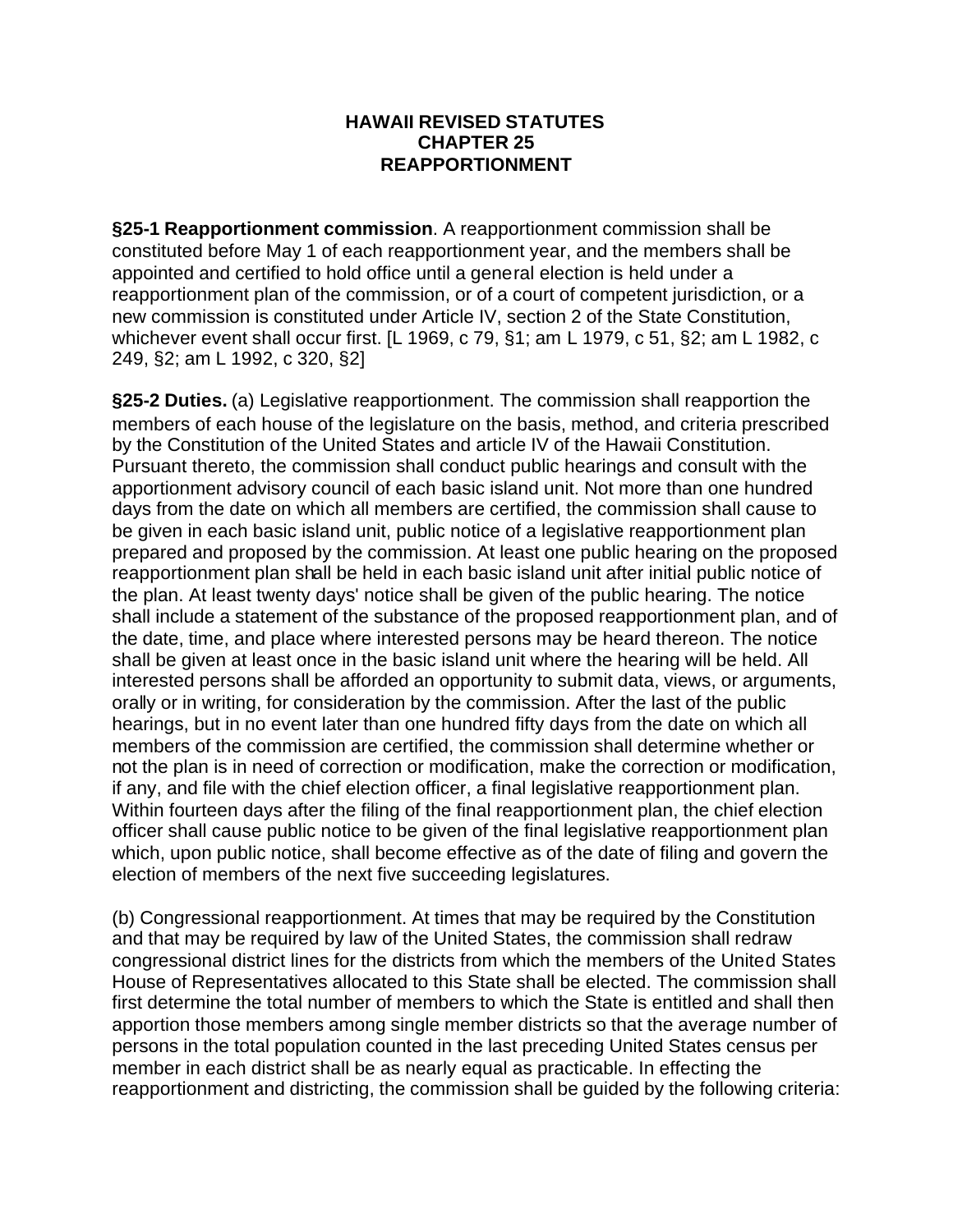(1) No district shall be drawn so as to unduly favor a person or political party; (2) Except in the case of districts encompassing more than one island, districts shall be contiguous;

(3) Insofar as practicable, districts shall be compact;

(4) Where possible, district lines shall follow permanent and easily recognized features such as streets, streams, and clear geographical features, and when practicable, shall coincide with census tract boundaries;

(5) Where practicable, state legislative districts shall be wholly included within congressional districts; and

(6) Where practicable, submergence of an area in a larger district wherein substantially different socio-economic interests predominate shall be avoided.

Not more than one hundred days from the date on which all members are certified, the commission shall cause public notice to be given of a congressional reapportionment plan prepared and proposed by the commission. The commission shall conduct public hearings on the proposed plan in the manner prescribed under subsection (a). At least one public hearing shall be held in each basic island unit after initial public notice of the plan. After the last of the public hearings, but in no event later than one hundred fifty days from the date on which all members of the commission are certified, the commission shall determine whether or not the plan is in need of correction or modification, make the correction or modification, if any, and file with the chief election officer, a final congressional reapportionment plan. Within fourteen days after filing of the final reapportionment plan, the chief election officer shall cause public notice to be given of the final congressional reapportionment plan which, upon public notice, shall become effective as of the date of filing and govern the election of members of the United States House of Representatives allocated to this State for the next five succeeding congresses. [L 1969, c 79, §2; am L 1979, c 51, §3; am L 1992, c 320, §3; am L 1998, c 2, §8]

**§25-3 Powers**. The commission may require all such persons as it deems necessary to appear personally and testify before it and to produce to it all books, records, files, papers, maps and documents as shall appear to be necessary for the purpose of formulating a reapportionment plan. The chairperson of the commission or any member thereof acting on behalf of the chairperson shall have power to administer oaths to persons summoned to appear before the commission and such persons may be questioned, under oath, concerning all matters necessary for the due execution of the duties vested in the commission by the Constitution and by this chapter. All hearings and proceedings shall be governed by this chapter and by rules of practice and procedure established by the commission. A majority of its membership shall constitute a quorum to do business, and the concurrence of a majority of its membership shall be necessary to make any action of the commission valid. Meetings shall be called and held at the call of the chairperson or by a quorum. [L 1969, c 79, §3; gen ch 1993]

**§25-4 Penalty for violation and false evidence**. Any person who, having been summoned under section 25-3 to give testimony or to produce any books, records, files, papers, maps and documents, wilfully makes default, or who, having appeared, refuses